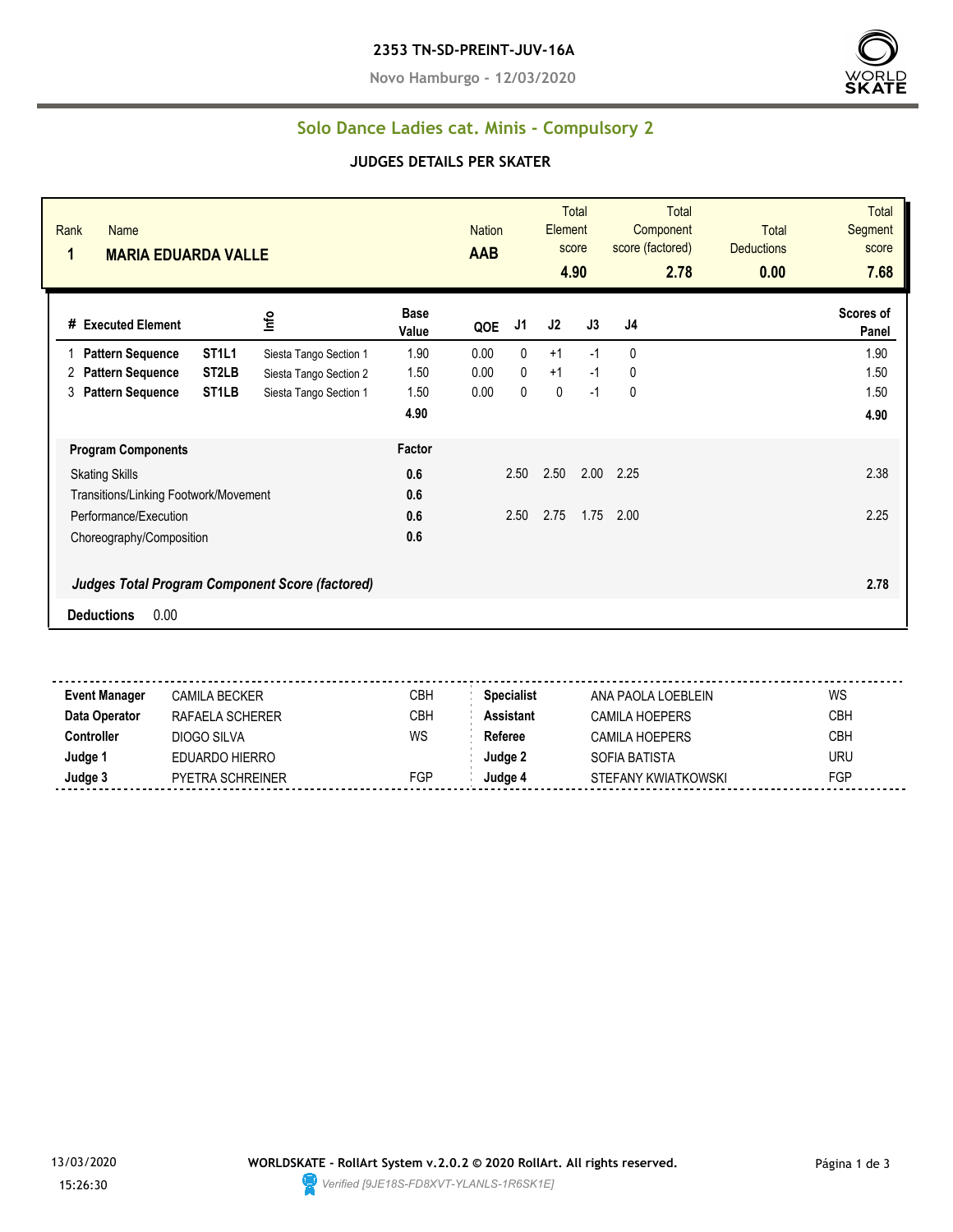# **Solo Dance Ladies cat. Minis - Compulsory 2**

## **JUDGES DETAILS PER SKATER**

| Rank<br><b>Name</b><br>$\overline{2}$<br><b>LUANA JUDITH LINCE PEREZ</b> |                    |                        |                      | <b>Nation</b><br><b>CCP</b> |              | Element | <b>Total</b><br>score<br>4.00 | Total<br>Component<br>score (factored)<br>2.40 | <b>Total</b><br><b>Deductions</b><br>0.00 | Total<br>Segment<br>score<br>6.40 |
|--------------------------------------------------------------------------|--------------------|------------------------|----------------------|-----------------------------|--------------|---------|-------------------------------|------------------------------------------------|-------------------------------------------|-----------------------------------|
| <b>Executed Element</b><br>#                                             |                    | <u>nfo</u>             | <b>Base</b><br>Value | QOE                         | J1           | J2      | J3                            | J <sub>4</sub>                                 |                                           | Scores of<br>Panel                |
| <b>Pattern Sequence</b>                                                  | ST <sub>1</sub> LB | Siesta Tango Section 1 | 1.50                 | $-0.20$                     | $-1$         | $-1$    | $-1$                          | $-1$                                           |                                           | 1.30                              |
| <b>Pattern Sequence</b><br>2                                             | ST <sub>2</sub> LB | Siesta Tango Section 2 | 1.50                 | $-0.10$                     | $\mathbf{0}$ | $-1$    | $\mathbf{0}$                  | $-1$                                           |                                           | 1.40                              |
| <b>Pattern Sequence</b><br>3                                             | ST <sub>1</sub> LB | Siesta Tango Section 1 | 1.50                 | $-0.20$                     | $-1$         | $-1$    | $\mathbf 0$                   | $-1$                                           |                                           | 1.30                              |
|                                                                          |                    |                        | 4.50                 |                             |              |         |                               |                                                |                                           | 4.00                              |
| <b>Program Components</b>                                                |                    |                        | <b>Factor</b>        |                             |              |         |                               |                                                |                                           |                                   |
| <b>Skating Skills</b>                                                    |                    |                        | 0.6                  |                             | 2.25         | 1.75    | 2.25                          | 1.75                                           |                                           | 2.00                              |
| Transitions/Linking Footwork/Movement                                    |                    |                        | 0.6                  |                             |              |         |                               |                                                |                                           |                                   |
| Performance/Execution                                                    |                    |                        | 0.6                  |                             | 2.25         | 2.00    | 2.00                          | 1.75                                           |                                           | 2.00                              |
| Choreography/Composition                                                 |                    |                        | 0.6                  |                             |              |         |                               |                                                |                                           |                                   |
| <b>Judges Total Program Component Score (factored)</b>                   |                    |                        |                      |                             |              |         |                               |                                                |                                           | 2.40                              |
| 0.00<br><b>Deductions</b>                                                |                    |                        |                      |                             |              |         |                               |                                                |                                           |                                   |

| <b>Event Manager</b> | CAMILA BECKER    | СВН        | <b>Specialist</b> | ANA PAOLA LOFBLEIN    | WS         |
|----------------------|------------------|------------|-------------------|-----------------------|------------|
| Data Operator        | RAFAELA SCHERER  | <b>CBH</b> | Assistant         | <b>CAMILA HOEPERS</b> | <b>CBH</b> |
| :cntroller           | DIOGO SILVA      | WS         | Referee           | CAMILA HOEPERS        | <b>CBH</b> |
| Judge '              | EDUARDO HIERRO   |            | Judae 2           | SOFIA BATISTA         | <b>URU</b> |
| Judge 3              | PYETRA SCHREINER | <b>FGP</b> | Judae 4           | STEFANY KWIATKOWSKI   | FGP        |
|                      |                  |            |                   |                       |            |